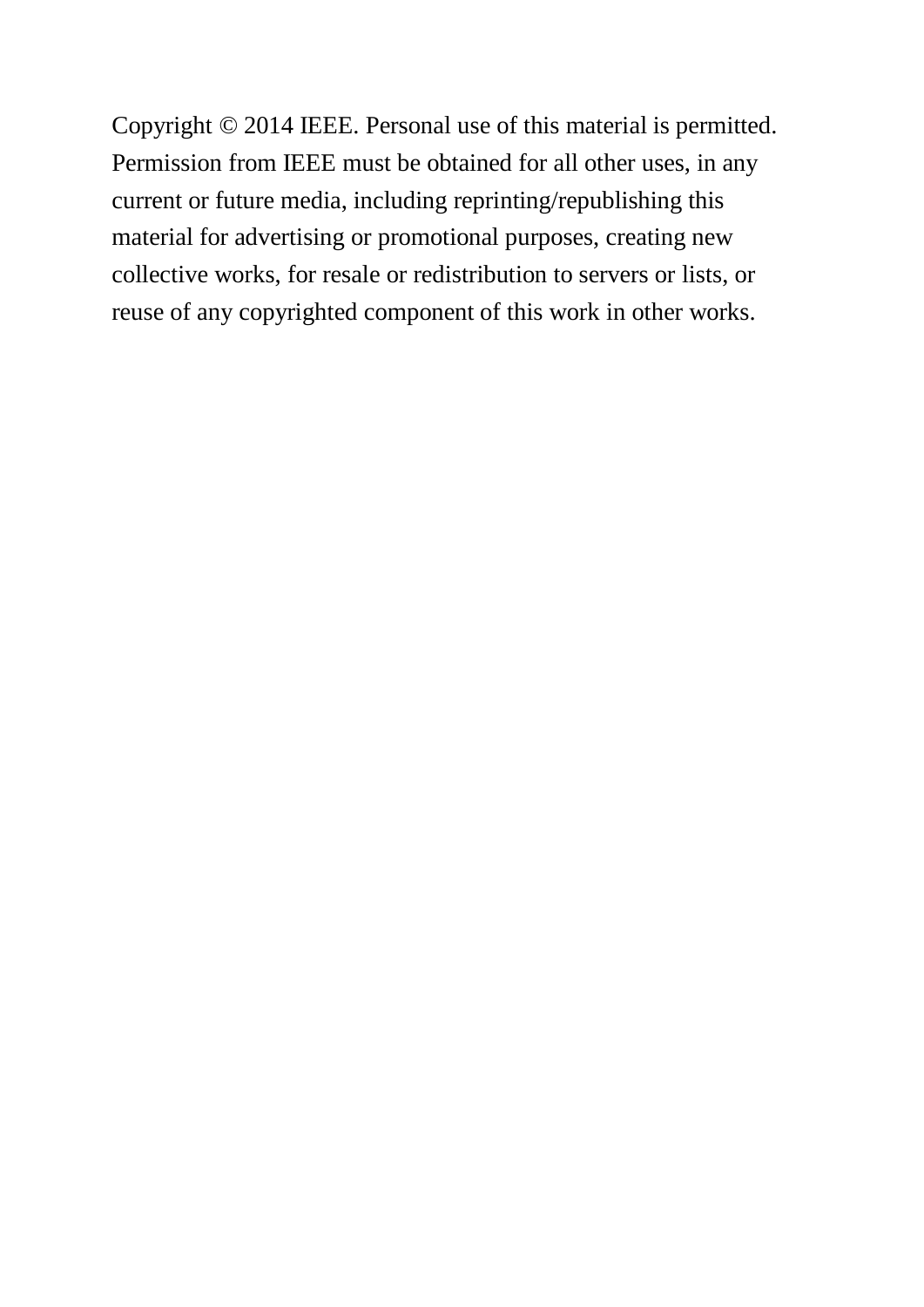# **Comparative Numerical Studies of Electromechanical Finite Element Vibration Power Harvester Approaches of a Piezoelectric Unimorph**

Eziwarman, Mikail F. Lumentut, *Member, IEEE*, and Ian M. Howard

*Abstract***—Emerging micro-power harvester research using smart material components shows viable self-powered devices capable of capturing mechanical motion and converting it into useful electrical energy that can be further used to supply electrical voltage into rechargeable power storage via a power management electronic circuit. The micro-power harvesters using piezoelectric materials cover a wide range of applications for powering thin film battery technology and wireless sensor systems that can be used to monitor the health condition of machines and infrastructure and biomedical implant devices. This research focuses on the development of a novel numerical direct method technique with non-orthonormality based on the electromechanical vector transformation for modelling the selfpowered cantilevered piezoelectric unimorph beam under input base excitation. The proposed finite element piezoelectric unimorph beam equations were formulated using Hamiltonian's principle for formulating the global matrices of electromechanical dynamic equations based on the electromechanical vector transformation that can be further employed to derive the electromechanical frequency response functions. This numerical technique was modelled using electromechanical discretisation consisting of mechanical and electrical discretised elements due to the electrode layers covering the surfaces of the piezoelectric structure, giving the single voltage output. The reduced equations are based on the Euler-Bernoulli beam assumption for designing the typical power harvesting device. The proposed finite element models were also compared with orthonormalised electromechanical finite element response techniques, giving accurate results in the frequency domains.** 

#### I. INTRODUCTION

The investigation of piezoelectric power harvesters using mathematical studies plays the important role to model and predict the electrical power output based on the frequency responses and transient time domain behaviour of the structure. Most vibration environments from the machines and infrastructure, including biomechanical human motion give relatively lower amplitude and frequency ranges that can be used for matching the system response from the piezoelectric structure in order to maximise the power output. For this reason, development of analytical studies of the piezoelectric power harvesters has received much attention from researchers. The piezoelectric power harvesters using

unimorph and bimorph beams have been investigated using novel analytical studies with different parametric case studies [\[1\]](#page-6-0)-[5]. However, there are minor concerns in developing the numerical studies of the electromechanical power harvesting devices. The development of finite element analysis for modelling piezoelectric active control systems has made major contributions during the last two decades and these can be used to give fundamental concepts and cross-reference numerical studies to the current energy harvesting research studies. The finite element active control analysis using the laminated smart structure system such as coupled piezoelectric and substructure was formulated using the variational principle [\[6\]](#page-6-0), [7]. More details of the active control system using various numerical methods can be found in the published literature reviews [8]. In the power harvesting research area, novel technical concepts of the finite element methods have shown alternative solution techniques for investigating the self-powered MEMS devices using complex geometry of the laminated piezoelectric beams with electrode layers combined with the external circuit components. Only a few of the finite element selfpowered harvester research studies have been investigated by researchers during the last six years [9]-[11].

Although many researchers have investigated various numerical techniques for developing the governing electromechanical finite element dynamic equations including other numerical solutions, this paper presents novel numerical direct method techniques of the electromechanical finite element analysis for investigating power harvesting frequency response. Here, the research focus is to present derivations of the finite element equations with nonorthonormality based on the electromechanical vector transformation in order to develop the electromechanical frequency response functions (FRFs) for the voltage, current and power harvesting. The proposed studies are compared with the series form of the multimode FRFs derived from the orthonormalised global scalar forms of the electromechanical finite element equations. Finally, the numerical case studies using the numerical convergence studies and frequency responses based on the resistive shunt circuit are presented and discussed, where the results obtained from the two numerical solution techniques show good agreement.

## II. FINITE ELEMENT MODELING OF PIEZOELECTRIC ENERGY **HARVESTER**

In this section, the piezoelectric unimorph beam under base excitation and variable load resistance as shown in Fig. 1 is

Eziwarman, Mikail Lumentut and Ian Howard are with the Laboratory for Dynamic Systems of Smart Structure and Vibration, Department of Mechanical Engineering, Curtin University, Australia

<sup>(</sup>e-mail: [m.lumentut@exchange.curtin.edu.au,](mailto:m.lumentut@exchange.curtin.edu.au) [eziwarman@yahoo.com,](mailto:eziwarman@yahoo.com) and i.howard@curtin.edu.au).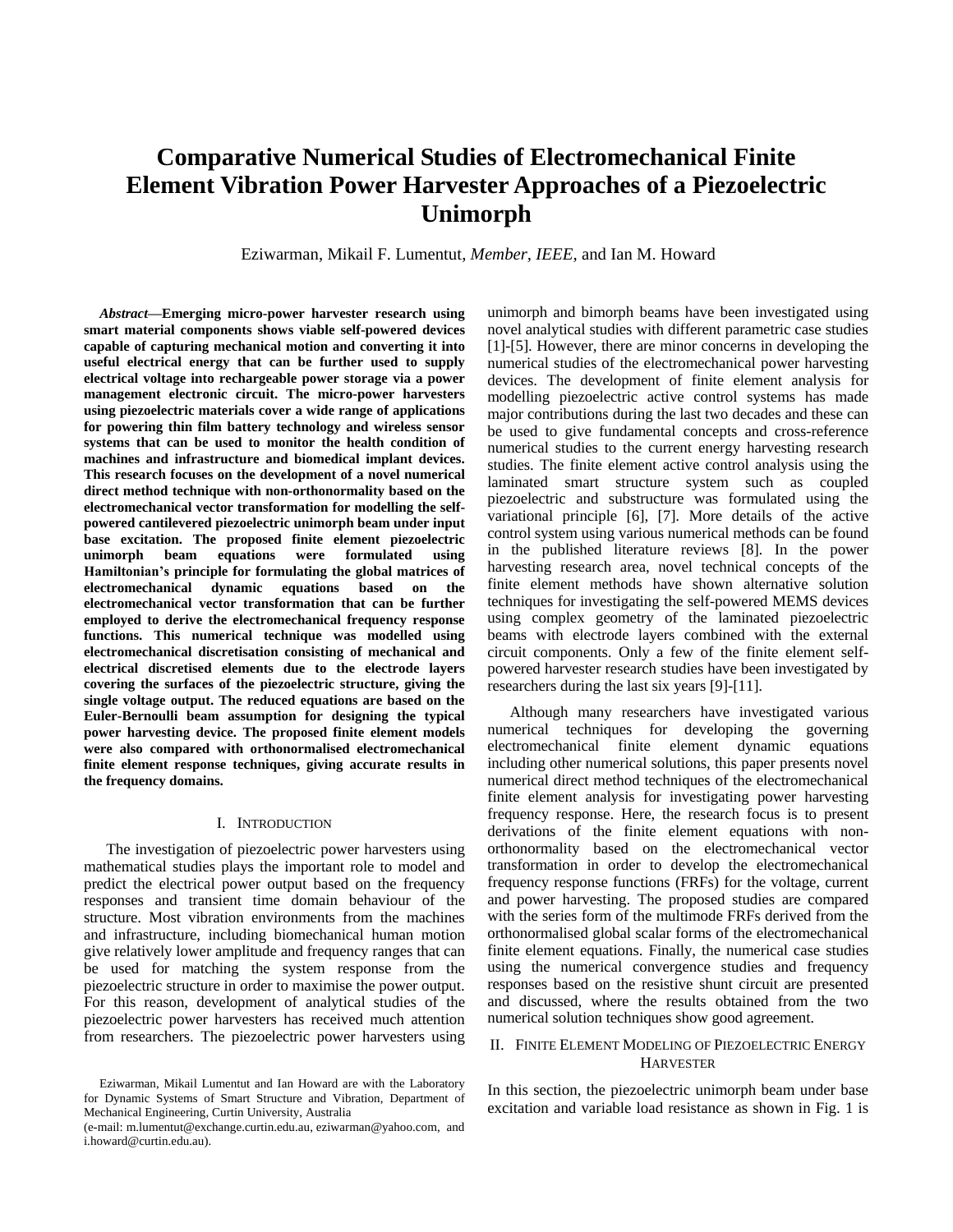utilised for modelling the electromechanical finite element vibration energy harvester.



Fig. 1. Piezoelectric unimorph beam connected with load resistance under base motion

## *A. Electromechanical coupled finite element formulation*

The linear constitutive equations of the Lead Zirconate Titanate (PZT) beam can be formulated with 3-1 mode of piezoelectric constant operation and 3-3 effect of piezoelectric permittivity as,

$$
T_1^{(2)} = \bar{c}_{11}^{(2)} S_1^{(2)} - e_{31} E_3 ,
$$
  
\n
$$
D_3 = e_{31} S_1^{(2)} + \varepsilon_{33}^S E_3 .
$$
 (1)

The linear-elastic constitutive relation for the substructure can also be formulated as,

$$
T_1^{(1)} = \overline{c}_{11}^{(1)} S_1^{(1)} \t , \t (2)
$$

where the parameters  $T$ ,  $S$ ,  $E$  and  $D$  represent stress, strain, electric field, and electric displacement, respectively. Moreover, coefficients  $c$ ,  $e$ , and  $\epsilon$  indicate elastic constant, piezoelectric coefficient, and permittivity at constant strain, respectively. The superscript 1 and 2 represent substructure and piezoelectric layers, respectively.

The first-order Hermite interpolation function of the unimorph beam can be formulated to give,

$$
w(x,t) = \Phi^{e}(x)u^{e}(t) , \qquad (3)
$$

where parameters **Φ** and *u* indicate the elemental displacement vector and shape function for each node. The strain-displacement relationship in terms of the vector displacement for the unimorph beam can be expressed as,

$$
\mathbf{S}(x,t) = -z \; \mathbf{\Psi}^e(x) \mathbf{u}^e(t) \,, \tag{4}
$$

where  $\Psi$  is the second order differential shape function for the strain displacement and  $u$  is the vector mechanical displacement.

The discretised electric field *E* induced by the strain field creates the electrical potential  $\phi$  over the piezoelectric element and is assumed to be linear along the thickness of the element. The electric field component as a function of the electrical potential with negative gradient operator can be represented as,

$$
E_3 = -\nabla \phi^e(z,t) = -\Omega^e(z)\mathcal{V}^{(e)}(t) . \tag{5}
$$

The stress field in the partial differential shape function can be expressed by substituting Eq. (4) and Eq. (5) into Eq.  $(1a)$  and Eq.  $(2)$  to give,

$$
T_1^{(2)} = -z\overline{c}_{11}^{(2)}\Psi^e(x)\Psi^e(t) + e_{31}\Omega(z)\Psi^e(t),
$$
  
\n
$$
T_1^{(1)} = -z\overline{c}_{11}^{(1)}\Psi^e(x)\Psi^e(t) .
$$
 (6)

The direct mode for electric displacement vector of the piezoelectric component can be formulated by substituting Eqs. (4)-(5) into Eq. (1b) and this can be expressed as,

$$
\boldsymbol{D}_3 = z e_{31} \boldsymbol{\Psi}^e(x) \boldsymbol{u}^e(t) - \varepsilon_{33}^S \boldsymbol{\Omega}^e(z) \boldsymbol{v}^e(t).
$$
 (7)

## *B. Extended Hamiltonian principles*

Electromechanical piezoelectric unimorph power harvesting response using finite element modelling can be formulated using the Hamiltonian principle to give,

$$
\int_{t_1}^{t_2} \left[ \delta \left( KE - PE + WE \right) + \delta \, WF \right] \mathrm{d}t = 0 \,. \tag{8}
$$

The total kinetic and potential energy terms can be defined as,

$$
KE = \int_{V_1} \frac{1}{2} \rho^{(1)} \dot{w}^T \dot{w} \, dV^{(1)} + \int_{V_2} \frac{1}{2} \rho^{(2)} \dot{w}^T \dot{w} \, dV^{(2)} \quad , \tag{9}
$$

$$
PE = \int_{V_1} \frac{1}{2} S_1^{(1)^T} T_1^{(1)} dV^{(1)} + \int_{V_2} \frac{1}{2} S_1^{(2)^T} T_1^{(2)} dV^{(2)}.
$$
 (10)

$$
WE = \int_{V_2} \frac{1}{2} \mathbf{E}_3^T \mathbf{D}_3 dV^{(2)} \,. \tag{11}
$$

The non-conservative work for the system due to input base excitation and electrical charge output can be written as,

$$
\delta W F = \mathbf{F} \delta \mathbf{w} + \mathbf{q} \delta \mathbf{v} \qquad (12)
$$

Parameters  $\rho$  and *V* indicate mass density and volume, respectively. Superscript *T* denotes the transpose matrix and over-dot represents the differentiation with respect to time.

The Hamiltonian's principle for energy harvesting can then be written as,

$$
\int_{V^{(1)}} \rho^{(1)} \delta \dot{w}^T \dot{w} dV^{(1)} + \int_{V^{(2)}} \rho^{(2)} \delta \dot{w}^T \dot{w} dV^{(2)} \n- \int_{V^{(1)}} \delta S_1^{(1)}^T c_{11}^{(1)} S_1^{(1)} dV^{(1)} - \int_{V^{(2)}} \delta S_1^{(2)}^T c_{11}^{(2)} S_1^{(2)} dV^{(2)} \n+ \int_{V^{(2)}} \delta S_1^{(2)}^T e_{31}^T E dV^{(2)} + \int_{V^{(2)}} \delta E^T e_{31} S_1^{(2)} dV^{(2)} \n+ \int_{V^{(2)}} \delta E^T \varepsilon_{33}^S S_1^{(2)} dV_2 + F \delta w + q \delta v
$$

The expression given from Eq. (13) can be further solved by substituting Eqs. (3)-(7) to give the local element matrices of electromechanical dynamic equations by including Rayleigh damping as,

$$
\begin{bmatrix} \boldsymbol{M}^e & 0 \\ 0 & 0 \end{bmatrix} \begin{bmatrix} \ddot{\boldsymbol{u}}^e \\ \ddot{\boldsymbol{v}}^e \end{bmatrix} + \begin{bmatrix} \boldsymbol{C}^e & 0 \\ \boldsymbol{P}_\theta^{e^T} & \boldsymbol{P}_\mathbf{D} \end{bmatrix} \begin{bmatrix} \dot{\boldsymbol{u}}^e \\ \dot{\boldsymbol{v}}^e \end{bmatrix} + \begin{bmatrix} \boldsymbol{K}^e & \boldsymbol{P}_\theta^e \\ 0 & 0 \end{bmatrix} \begin{bmatrix} \boldsymbol{u}^e \\ \boldsymbol{v}^e \end{bmatrix} = \begin{bmatrix} \boldsymbol{F}^e \\ \boldsymbol{i}^e \end{bmatrix}, \quad (14)
$$

where:

$$
\mathbf{M}^{e} = \sum_{nl=1} \int_{V^{(nl)}} \rho^{(nl)} \mathbf{\Phi}^{e}(x)^{T} \mathbf{\Phi}^{e}(x) dV^{(nl)},
$$
  

$$
\mathbf{K}^{e} = \sum_{nl=1} \int_{V^{(nl)}} z^{2} \overline{c}_{11}^{(nl)} \mathbf{\Psi}^{e}(x)^{T} \mathbf{\Psi}^{e}(x) dV^{(nl)},
$$
  

$$
\mathbf{P}_{\theta}^{e} = -\sum_{np=1} \int_{V^{(np)}} z e_{31}^{(np)} \mathbf{\Psi}^{e}(x)^{T} \mathbf{\Omega}^{e}(z) dV^{(np)},
$$
  

$$
\mathbf{P}_{\theta}^{e^{T}} = -\sum_{np=1} \int_{V^{(np)}} z e_{31}^{(np)} \mathbf{\Omega}^{e}(z)^{T} \mathbf{\Psi}^{e}(x) dV^{(np)},
$$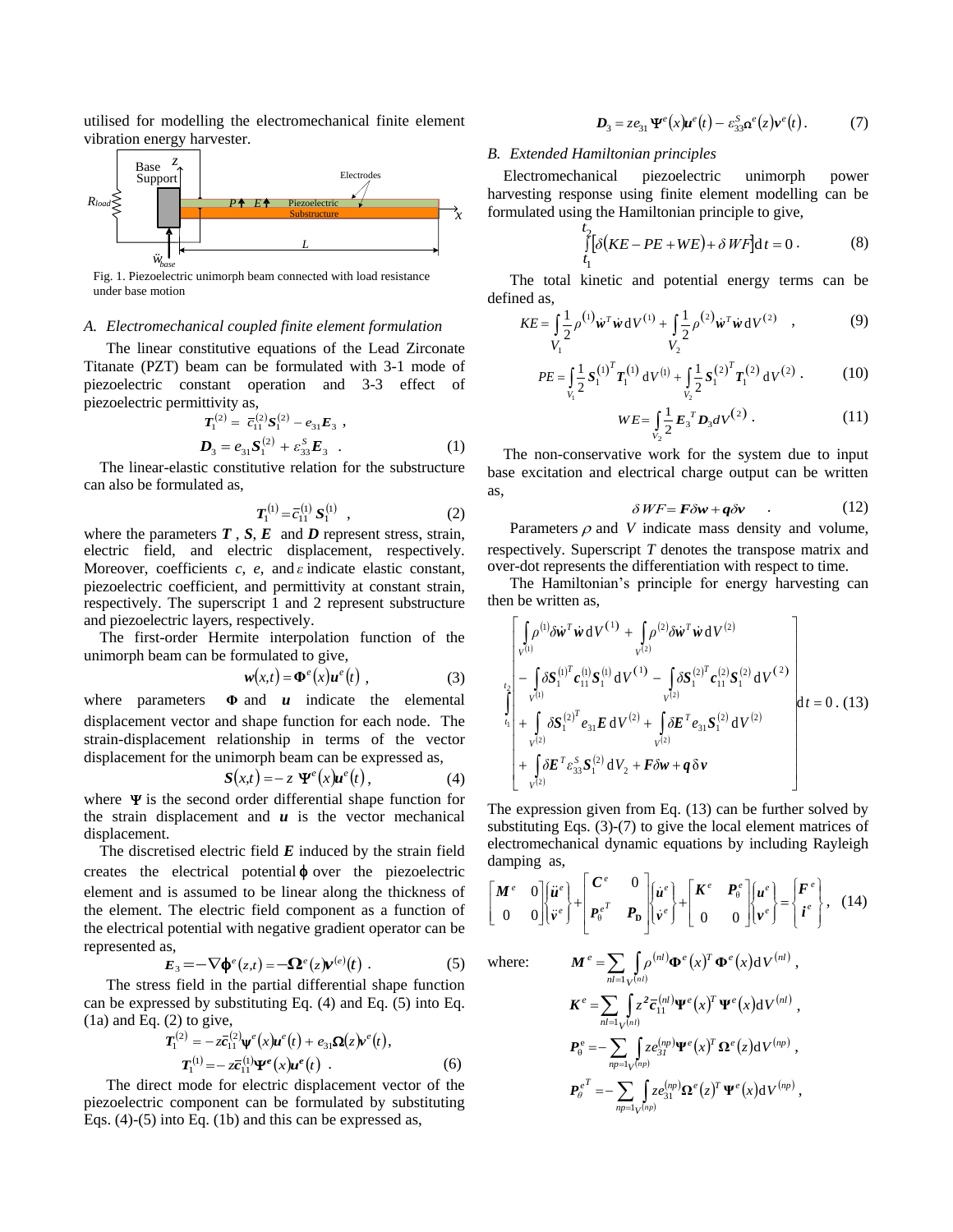$$
\boldsymbol{P}_{D}^{e} = -\sum_{np=1} \int_{V_{np}} \varepsilon_{33}^{(np)} \Omega^{e}(z)^{T} \Omega^{e}(z) dV_{np} ,
$$
  

$$
\boldsymbol{Q}^{e} = \sum_{nl=1} \int_{A} \rho^{(nl)} \Phi^{e}(x)^{T} dA_{nl} , \boldsymbol{F}^{e} = -\boldsymbol{Q}^{e} \ddot{w}_{b}(t) .
$$

# *C. Global matrices of electromechanical dynamic equations based on the electromechanical vector transformation*

The generalised dynamic equations derived from Eq. (14) can be formulated into the global matrix forms to give,

$$
\sum_{(n_m \times n_m)} \boldsymbol{u}(t) + \boldsymbol{C}_{(n_m \times n_m)} \boldsymbol{u}(t) + \boldsymbol{K}_{(n_m \times n_m)} \boldsymbol{u}(t) + \boldsymbol{P}_{\theta} \boldsymbol{v}(t) = \boldsymbol{F}_{(n_m \times n)} \n\boldsymbol{P}_{\theta}^T \boldsymbol{u}(t) + \boldsymbol{P}_{\theta} \boldsymbol{v}(t) = \boldsymbol{I}_{(n_m \times n_e)} \left( \sum_{(n_m \times n_e)} \boldsymbol{u}(t) \right) \n\boldsymbol{P}_{\theta}^T \boldsymbol{u}(t) + \boldsymbol{P}_{\theta} \boldsymbol{v}(t) = \boldsymbol{i}(t) \n\sum_{(n_e \times n_m)} \boldsymbol{u}(n_m \times 1) \qquad (n_e \times 1) \qquad (n_e \times 1)
$$
\n(15)

where  $M$  is global mass matrix,  $K$  is global stiffness matrix and *C* is Rayleigh damping. Other parameters  $P_{\theta}$ ,  $P_{D}$ , and *F* indicate global electromechanical coupling matrices, global capacitance matrices, global mechanical forces, respectively. Moreover, variable *i* is global current output, *u* is global mechanical coordinate, and *v* is global voltage output.



Fig. 2. Electromechanical discretisation of piezoelectric unimorph element

In practical standpoint, the electrode layers cover the top and bottom of the piezoelectric material where the physical system only has two wires connected to the two electrode layers resulting in one single voltage output as shown in Fig. 1. However, for analysing global finite element equations as shown in Fig. 2, the modelling shows different scenario since the whole structure of the piezoelectric beam consists of the mechanical discretised element and the electrical discretised element (electromechanical discretisation). For this case, the generalised multi-output electrical voltage from each element can be formulated in terms of Kirchhoff's voltage law (KVL) as,

$$
v_1 = v_2 = ... v_m = v_p
$$
 or  
\n $v = \begin{cases} 1 & 1 ... 1 \end{cases}^T v_p = \mathbf{S}^T v_p$ , (16)

and electrical current using Kirchhoff's current law (KCL) related to global current matrix *i* can also be formulated as,

$$
i_{p_1} + i_{p_2} + \ldots + i_{ps} = i_p = 9i \tag{17}
$$

Given the characteristic discretised system, equation (14) needs to be modified since the generalised voltage outputs in the global coordinate still show distinct values. To alleviate this issue, the electromechanical transformation  $\mathcal{G}$  from Eq. (16) can be used to multiply with the electromechanical coupling matrices taken from the fourth term of the first expression in Eq. (15). The operational form can be formulated as,

$$
\mathbf{P}_{\theta} \mathbf{P}_{(\eta_n \times n_e)} (\mathbf{P}_{(n_e \times 1)}^T) v_p = \mathbf{Q}_{(\eta_m \times 1)} v_p . \qquad (18)
$$

In addition, the second expression of the global matrices from Eq. (15b) must also be modified by multiplying the electromechanical vector transformation  $\mathcal{G}$  at both sides of Eq. (15b) and introducing the electrical vector transformation at the second term of Eq. (15b), the results of which can be formulated as,

$$
\mathbf{S} \boldsymbol{P}_{\theta}^T \dot{\boldsymbol{u}} + \mathbf{S} \boldsymbol{P}_D \mathbf{S}^T \dot{\boldsymbol{v}}_p = \mathbf{S} \dot{\boldsymbol{i}} \quad . \tag{19}
$$

Reformulating Eq. (15a) using Eq. (18) and altering Eq. (19) using Eq. (17) and the current expression  $i_p = v_p / R_{load}$ , the new formation of the electromechanical finite element equation can be written as,

$$
M\ddot{u} + C\dot{u} + Ku + \Theta v_p = -Q\ddot{w}_b
$$
  

$$
\Theta^T \dot{u} + \frac{v_p}{R_{load}} + C_p \dot{v}_p = 0
$$
 (20)

Note that the modified electromechanical coupling  $\mathbf{SP}_{\theta}^{\eta}$ is equivalent to the transformed electromechanical coupling  $\mathbf{\Theta}^T$  and the capacitance matrix  $\mathbf{\Theta} \mathbf{P}_D \mathbf{\Theta}^T = C_p$  is equivalent to the trace (tr) of the global capacitance matrix  $P_D$ .

#### III. SOLUTION OF FINITE ELEMENT EQUATIONS

# *A. Current model of electromechanical frequency response equations*

The piezoelectric response under base excitation can be assumed to be harmonic. Therefore, solutions of the mechanical displacement and voltage responses can be formulated as  $u = ae^{j\omega t}$  and  $v_p = be^{j\omega t}$ . Here, variable *a* is the amplitude of the base translation and *b* is the amplitude of the harmonic voltage and  $\omega$  is the driving frequency. The assumed solutions can be substituted into Eq. (20) to formulate the electromechanical FRFs.

The multi-mode voltage FRFs can be formulated after simplifying the derivations to give,

$$
\frac{v_p}{-\omega^2 w_b e^{j\omega t}} = \begin{bmatrix} j\omega C_p - \frac{1}{R_{load}} - j\omega \mathbf{\Theta}^T \\ \frac{v_p}{(\ln 1)} \\ \times \begin{bmatrix} K & -\omega^2 M + j\omega C \\ \frac{1}{(n_m \times n_m)} - \frac{1}{(n_m \times n_m)} \frac{1}{(n_m \times n_m)} \end{bmatrix}^{-1} \mathbf{\Theta} \\ \times j\omega \mathbf{\Theta}^T \begin{bmatrix} K & -\omega^2 M + j\omega C \\ \frac{1}{(n_m \times n_m)} - \frac{1}{(n_m \times n_m)} \frac{1}{(n_m \times n_m)} \end{bmatrix}^{-1} \mathbf{\Theta} \\ \frac{1}{(n_m \times n_m)} \mathbf{\Theta}^T \begin{bmatrix} K & -\omega^2 M + j\omega C \\ \frac{1}{(n_m \times n_m)} - \frac{1}{(n_m \times n_m)} \end{bmatrix}^{-1} \mathbf{\Theta} \\ \frac{1}{(n_m \times n_m)} \mathbf{\Theta}^T \begin{bmatrix} K & -\omega^2 M + j\omega C \\ \frac{1}{(n_m \times n_m)} - \frac{1}{(n_m \times n_m)} \end{bmatrix}^{-1} \mathbf{\Theta}^T \mathbf{\Theta}^T \mathbf{\Theta}^T \mathbf{\Theta}^T \mathbf{\Theta}^T \mathbf{\Theta}^T \mathbf{\Theta}^T \mathbf{\Theta}^T \mathbf{\Theta}^T \mathbf{\Theta}^T \mathbf{\Theta}^T \mathbf{\Theta}^T \mathbf{\Theta}^T \mathbf{\Theta}^T \mathbf{\Theta}^T \mathbf{\Theta}^T \mathbf{\Theta}^T \mathbf{\Theta}^T \mathbf{\Theta}^T \mathbf{\Theta}^T \mathbf{\Theta}^T \mathbf{\Theta}^T \mathbf{\Theta}^T \mathbf{\Theta}^T \mathbf{\Theta}^T \mathbf{\Theta}^T \mathbf{\Theta}^T \mathbf{\Theta}^T \mathbf{\Theta}^T \mathbf{\Theta}^T \mathbf{\Theta}^T \mathbf{\Theta}^T \mathbf{\Theta}^T \mathbf{\Theta}^T \mathbf{\Theta}^T \mathbf{\Theta}^T \mathbf{\Theta}^T \mathbf{\Theta}^T \mathbf{\Theta}^T \mathbf{\Theta}^T \mathbf{\Theta}^T \mathbf{\Theta}^T \mathbf{\Theta}^T \mathbf{\Theta}^T \mathbf{\Theta}^T \mathbf{\Theta}
$$

The multi-mode FRFs of the electric current output related to the input base transverse excitation can also be formulated by dividing the voltage response with the load resistance to yield,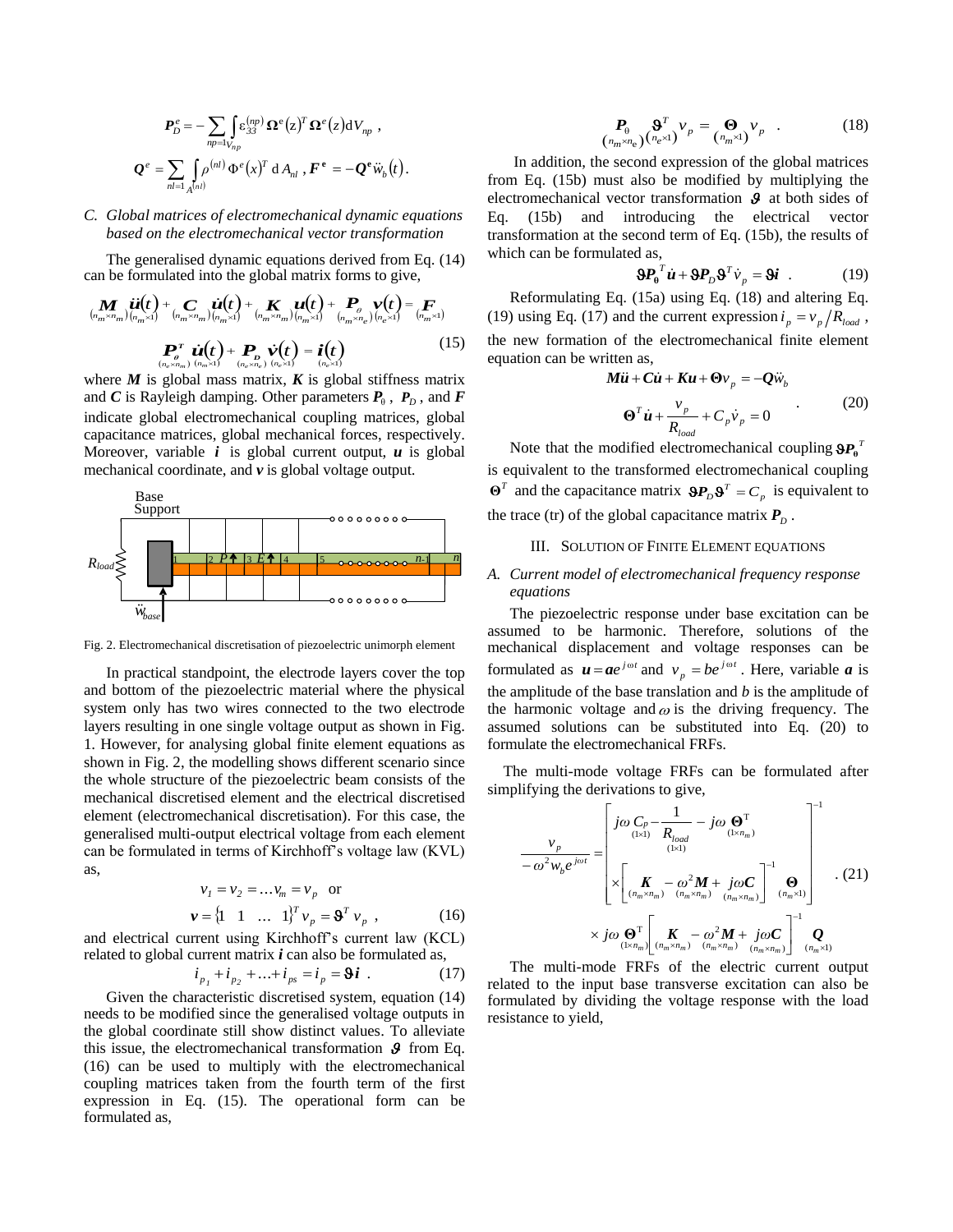$$
\frac{i_{p}}{-\omega^{2}w_{b}e^{j\omega t}} = \frac{1}{R_{load}} \left[ \begin{bmatrix} j\omega C_{p} - \frac{1}{R_{load}} - j\omega \mathbf{\Theta}^{T} \\ \sum_{(1\times 1)}^{(1\times 1)} \begin{bmatrix} 1 \\ R_{load} \\ \vdots \end{bmatrix} \begin{bmatrix} 1 \\ R_{load} \\ \vdots \end{bmatrix} \begin{bmatrix} 1 \\ R_{load} \\ \vdots \end{bmatrix} \begin{bmatrix} 1 \\ R_{load} \\ \vdots \end{bmatrix} \begin{bmatrix} 1 \\ R_{cond} \\ \vdots \end{bmatrix} \begin{bmatrix} 1 \\ R_{on \times n_{m}} \end{bmatrix} \begin{bmatrix} 1 \\ \omega_{m_{m} \times n_{m}} \end{bmatrix} \begin{bmatrix} 1 \\ \omega_{m_{m} \times n_{m}} \end{bmatrix} \begin{bmatrix} 1 \\ \omega_{m_{m} \times n_{m}} \end{bmatrix} \begin{bmatrix} 0 \\ \omega_{m_{m} \times n_{m}} \end{bmatrix} \begin{bmatrix} 0 \\ \omega_{m_{m} \times n_{m}} \end{bmatrix} \begin{bmatrix} 0 \\ \omega_{m_{m} \times n_{m}} \end{bmatrix} \begin{bmatrix} 0 \\ \omega_{m_{m} \times n_{m}} \end{bmatrix} \begin{bmatrix} 0 \\ \omega_{m_{m} \times n_{m}} \end{bmatrix} \begin{bmatrix} 0 \\ \omega_{m_{m} \times n_{m}} \end{bmatrix} \begin{bmatrix} 0 \\ \omega_{m_{m} \times n_{m}} \end{bmatrix} \begin{bmatrix} 0 \\ \omega_{m_{m} \times n_{m}} \end{bmatrix} \begin{bmatrix} 0 \\ \omega_{m_{m} \times n_{m}} \end{bmatrix} \begin{bmatrix} 0 \\ \omega_{m_{m} \times n_{m}} \end{bmatrix} \begin{bmatrix} 0 \\ \omega_{m_{m} \times n_{m}} \end{bmatrix} \begin{bmatrix} 0 \\ \omega_{m_{m} \times n_{m}} \end{bmatrix} \begin{bmatrix} 0 \\ \omega_{m_{m} \times n_{m}} \end{bmatrix} \begin{bmatrix} 0 \\ \omega_{m_{m} \times n_{m}} \end{bmatrix} \begin{bmatrix} 0 \\ \omega_{m_{m} \times n_{m}} \end{bmatrix} \begin{bmatrix} 0 \\ \omega_{m_{m} \times n_{m}} \end{b
$$

The multi-mode power output FRFs can also be formulated as,

$$
\frac{P_p}{(-\omega^2 w_b e^{j\omega t})^2} = \frac{1}{R_{load}} \left\{ \begin{bmatrix} j\omega C_p - \frac{1}{R_{load}} - j\omega \mathbf{\Theta}^{\mathrm{T}} \\ \frac{1}{(\text{box})} \\ \frac{1}{(\text{box})} \end{bmatrix}^{-1} \begin{bmatrix} -j\omega \mathbf{\Theta}^{\mathrm{T}} \\ \frac{1}{(\text{box})} \\ \frac{1}{(\text{box})} \end{bmatrix}^{-1} \begin{bmatrix} 0 \\ \omega \mathbf{\Theta}^{\mathrm{T}} \\ \frac{1}{(\text{box})} \end{bmatrix} \right\}^{-1} \cdot (23)
$$
\n
$$
\times j\omega \mathbf{\Theta}^{\mathrm{T}} \left[ \mathbf{K} - \omega^2 M + j\omega C \left[ \frac{1}{(n_m \times n_m)} \left( \frac{1}{(n_m \times n_m)} \right) \right]^{-1} \mathbf{\Theta}^{\mathrm{T}} \right\}^{-1} \cdot (23)
$$

## *B. Orthonormalised electromechanical finite element modelling*

Other new techniques for solution of electromechanical finite element vibration equations as shown in section 2 can be developed using the orthonormalised scalar forms of electromechanical dynamic equations. These techniques can be useful in making comparisons with the proposed current model. The solution form of Eq. (15) can be stated using time-dependent displacement in terms of the normalised modal vector and time-dependent displacement generalised coordinate as,

$$
u(t) = \varphi_1 a_1(t) + \varphi_2 a_2(t) + \dots + \varphi_{m-1} a_{m-1}(t) + \varphi_m a_m(t) = \varphi a(t), (24)
$$

where the normalised modal matrix can be formulated as,

$$
\varphi = U \Big( U^T M U \Big)^{-\frac{1}{2}} \quad . \tag{25}
$$

Parameters  $\varphi$  and  $U$  represent a set of the normalised modal matrix and generalised eigenvector, respectively. The eigenvector reduced from the undamped mechanical dynamic equation, is a mechanical shape of natural mode that can be used to formulate the orthogonality property. The undamped mechanical dynamic equation depends on the mechanical properties from the stiffness and mass matrices.

Substituting Eq. (24) into Eq. (15) and premultiplying the result by  $\varphi^T$  in order to diagonalise the mass, stiffness and damping matrices and simplifying the numerical technique, provides the formulations,

$$
\varphi^T M \varphi \ddot{a}(t) + \varphi^T C \varphi \dot{a}(t) + \varphi^T K \varphi a(t) + \varphi^T P_0 v(t) = \varphi^T F,
$$
  

$$
P_\theta^T \dot{a}(t) + P_D \dot{v}(t) = \dot{t}(t) , \qquad (26)
$$

or simplifying Eq. (26) becomes,

$$
\ddot{a}(t) + 2\zeta \omega \dot{a}(t) + \omega^2 a(t) + \hat{P}_{\theta} v(t) = -\hat{Q} \ddot{w}_{base}(t),
$$
  

$$
\hat{P}_{\theta}^T \dot{a}(t) + P_{D} \dot{v}(t) = \dot{i}(t).
$$
 (27)

Orthonormalised parameters from Eq. (27) can be stated as,

$$
\varphi^T M \varphi = I \ , \quad \varphi^T K \varphi = \omega^2 \ ,
$$

$$
\varphi^T C \varphi = \alpha (\varphi^T M \varphi) + \beta (\varphi^T K \varphi) = \alpha I + \beta \omega^2 = 2 \zeta \omega \ ,
$$

$$
\hat{P}_{\theta} = \varphi^T P_{\theta} \ , \quad \hat{P}_{\theta}^T = P_{\theta}^T \varphi \ , \quad \hat{Q} = \varphi^T Q \ . \tag{28}
$$

It should be noted that equations  $(28a)$  and  $(28b)$  represent the orthonormality property of mechanical dynamic equations, the results of which indicate diagonal matrices.

Equation (27) can be further simplified into global scalar form of the electromechanical dynamic equations in order to formulate the series form of the multimode frequency response function. In this case, the first form of the discretised electromechanical piezoelectric dynamic equation can be formulated for the multi degree of freedom (multimode) system  $r = 1,2,3,...,NDOF$  in terms of the number of normalised piezoelectric elements *s* 1*,*2*,*3*,....,NELP* as,

$$
\ddot{a}_r(t) + 2\zeta_r \omega_r \dot{a}_r(t) + \omega_r^2 a_r(t) + \sum_{s=1}^{NEIP} \hat{P}_{rs} v_s(t) = -\hat{Q}_r \ddot{w}_{base}(t),
$$
  

$$
r = 1, 2, ..., NDOF.
$$
 (29)

The second form of the discretised electromechanical piezoelectric dynamic equation can be formulated as,

$$
\sum_{r=1}^{NDOF} \hat{P}_{sr} \dot{a}_r(t) + P_{Ds} \dot{v}_s(t) = i_{ps}(t) ,
$$
  

$$
s = 1, 2, ..., NELP .
$$
 (30)

As stated previously, the piezoelectric surface is covered evenly by the electrode layers. Therefore, electromechanical equations should be based on the electromechanical discretisation as shown in Fig. 1b. Since the proposed equations are formulated in the global scalar form, here the internal parallel connection in terms of the electrical discretised elements using the Kirchhoff's voltage law (KVL) and Kirchhoff's current law (KCL) must be formulated in the scalar form as,

$$
v_1(t) = v_2(t) = \dots = v_s(t) = v(t) ,i_{p1}(t) + i_{p2}(t) + \dots + i_{ps}(t) = i_p(t) .
$$
 (31)

Voltage output related to the external load resistance can be formulated as,

$$
v(t) = i_p(t)R_{load} \quad . \tag{32}
$$

To formulate multimode frequency response functions of the distributed piezoelectric unimorph, the first step is to modify the first term of Eq. (30) algebraically corresponding with the number of the normalised piezoelectric elements. Second, employing Eqs. (31) and (32) into the equations obtained from the first step. Third, applying Eq. (31) into Eq. (29). Fourth, the results obtained from the second and third steps can be algebraically solved using Laplace transforms giving the superposition matrix form. The first superposition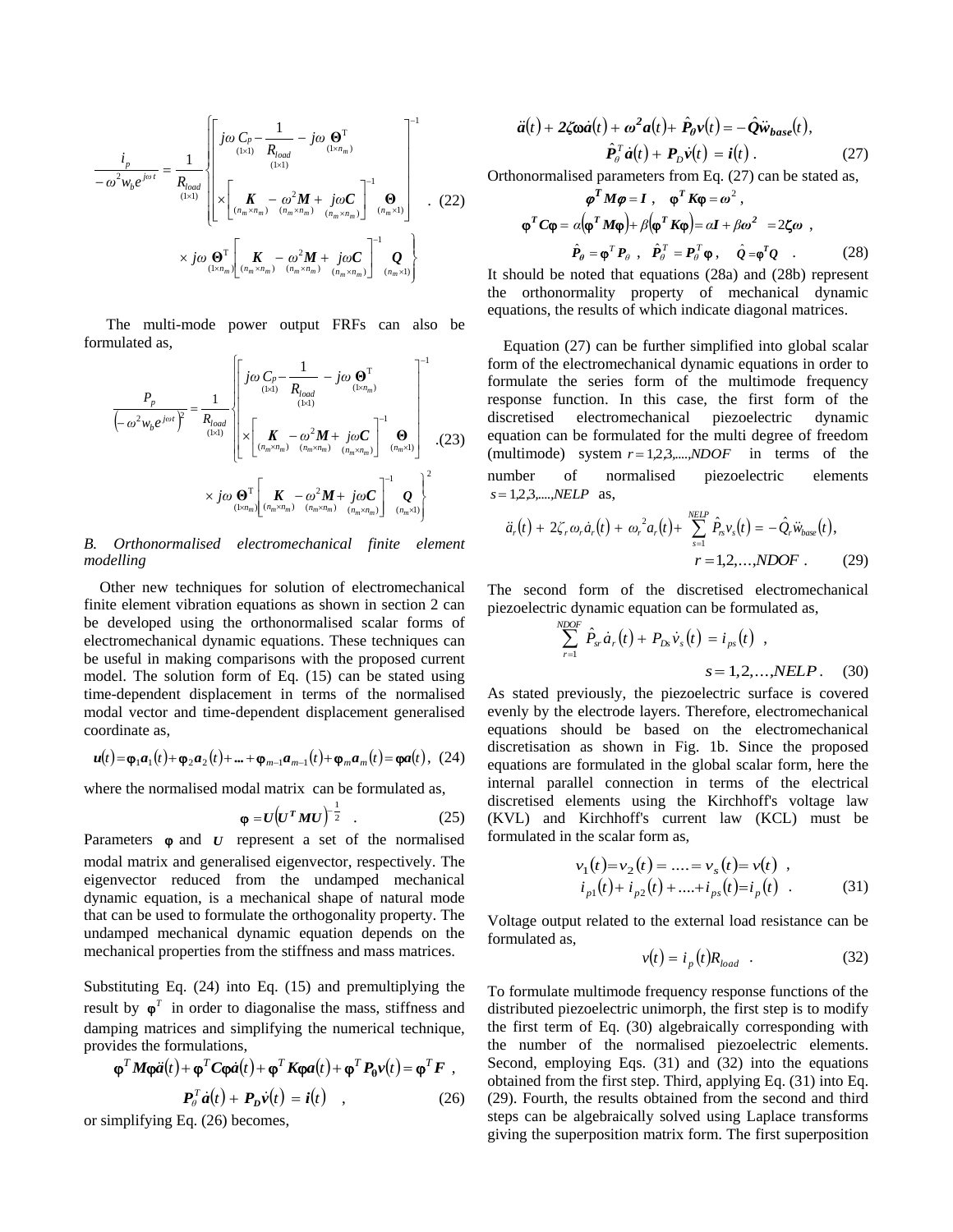form of the voltage multimode FRFs series can be formulated after simplifying as,

$$
\frac{v(j\omega)}{-\omega^2 w_b e^{j\omega t}} = \frac{\sum_{r=1}^{NEDF} \hat{Q}_r j\omega \sum_{s=1}^{NELP} \hat{P}_s}{\omega_r^2 - \omega^2 + j2\zeta_r \omega_r \omega} \qquad (33)
$$
  

$$
\sum_{s=1}^{NELP} j\omega P_{Ds} - \frac{1}{R_{load}} - \sum_{r=1}^{NDOF} \frac{j\omega \sum_{s=1}^{NELP} \hat{P}_s}{\omega_r^2 - \omega^2 + j2\zeta_r \omega_r \omega}
$$

The series form of the multimode FRF for the electric current output related to the input base transverse acceleration can be stated as,

$$
\frac{i_p(j\omega)}{-\omega^2 w_b e^{j\omega t}} = \frac{\frac{1}{R_{load}} \sum_{r=1}^{NDOF} \frac{\hat{Q}_r j\omega \sum_{s=1}^{\hat{P}_s} \hat{P}_s}{\omega_r^2 - \omega^2 + j2\zeta_r \omega_r \omega}}{\sum_{s=1}^{NELP} j\omega P_{Ds} - \frac{1}{R_{load}} - \sum_{r=1}^{NDOF} \frac{j\omega \sum_{s=1}^{NEIP} \hat{P}_s \sum_{s=1}^{NEIP} \hat{P}_s}{\omega_r^2 - \omega^2 + j2\zeta_r \omega_r \omega}}.
$$
(34)

*NELP*

The power harvesting multimode FRF related to the input transverse acceleration can be formulated as,

$$
\frac{P_p(j\omega)}{(-\omega^2 w_b e^{j\omega t})^2} = \left[ \frac{\frac{1}{\sqrt{R_{load}}} \sum_{r=1}^{NDOF} \frac{\hat{Q}_r j\omega \sum_{s=1}^{NEIP} \hat{P}_s}{\omega_r^2 - \omega^2 + j2\zeta_r \omega_r \omega}}{\sum_{s=1}^{NEIP} j\omega P_{Ds} - \frac{1}{R_{load}} - \sum_{r=1}^{NDOF} \frac{j\omega \sum_{s=1}^{NEIP} \hat{P}_s}{\omega_r^2 - \omega^2 + j2\zeta_r \omega_r \omega}} \right].
$$
(35)

#### IV. RESULT AND DISCUSSION

In this section, the convergence study and the first two modes of voltage, current and power FRFs are discussed using the proposed numerical methods. Here, the geometry and material properties of the piezoelectric unimorph beam are given in table 1. Note that the input base excitation onto the structure was set to be  $1 \text{ m/s}^2$ .

TABLE I. MATERIAL PROPERTIES OF UNIMORPH POWER HARVESTER

| <b>Dimensional</b>                                                        | <b>Parameter</b> |
|---------------------------------------------------------------------------|------------------|
| Length of the beam, $L$ (mm)                                              | 60               |
| Width of the beam, $b$ (mm)                                               | 6                |
| Thickness of the substructure, $h_s$ (mm)                                 | 0.5              |
| Thickness of the PZT, $h_n$ (mm)                                          | 0.127            |
| Young's Modulus of the substructure, $\overline{c}_{11}^{(1)}$ (GPa)      | 105              |
| Young's Modulus of the PZT, $\overline{c}_{11}^{(2)}$ (GPa)               | 66               |
| Mass Density of the substructure layer, $\rho^{(1)}$ (kg/m <sup>3</sup> ) | 9000             |
| Mass Density of the PZT layer, $\rho^{(2)}$ (kg/m <sup>3</sup> )          | 7800             |
| Piezoelectric constant, $d_{31}$ (pm/V)                                   | $-190$           |
| Permittivity, $\epsilon_{33}^T$ (F/m)                                     | 15.93            |

The convergence study shows the very important aspect that can be used to achieve better accuracy of the numerical results. Here, the purpose of presenting the convergence study as shown in Fig. 3 is to show the trend of the frequency responses for each mode based on the increasing number of elements. The results shows that increasing the number of elements changes the resonance frequency value for each mode. After 10 or 15 elements only, very minor frequency changes were seen for the first three modes. Therefore, the unimorph with 50 discretised elements should be sufficient for modelling and investigating the FRFs of the first two modes as shown in the next stage.

As previously mentioned, the proposed numerical direct method techniques with non-orthonormality were compared with the orthonormalised electromechanical finite element<br>response techniques. The results show that response techniques. The results show that electromechanical frequency responses of the system have similarities between two different methods. Starting with the electrical voltage FRF as shown in Fig. 4, the trends of the two numerical methods for the electrical voltage amplitudes under variable load resistance show very good agreement and the amplitudes increase from short to open circuit load resistances, followed by a frequency shift. This occurs especially at the first mode where the second mode of frequency response seems to stay at a constant resonance frequency with increasing amplitudes. By inspecting the two enlarged views from Fig. 4, the first mode of the electrical voltage FRF with short circuit resonance frequency shows 89.38 Hz and the frequency shifts to 90.94 Hz for the open circuit resonance frequency.

Moreover, the current FRF under variable load resistance as shown in Fig. 5 appears to have the opposite trend to that of the voltage FRFs where the current magnitudes decrease monotonically with increasing load resistance values. Again, the two different numerical methods consistently show good agreement. It is important to note here that the actual short circuit load resistance approaches to zero, that, however, cannot be used for making the comparison between theoretical and experimental studies since the voltage FRF will be zero and the displacement response cannot be identified [2]. From that reason, the short circuit load resistance can be achieved at the certain lowest values such as 100  $\Omega$ , as presented in this paper.



Fig. 3. Convergence studies of the resonance frequency based on the number of element